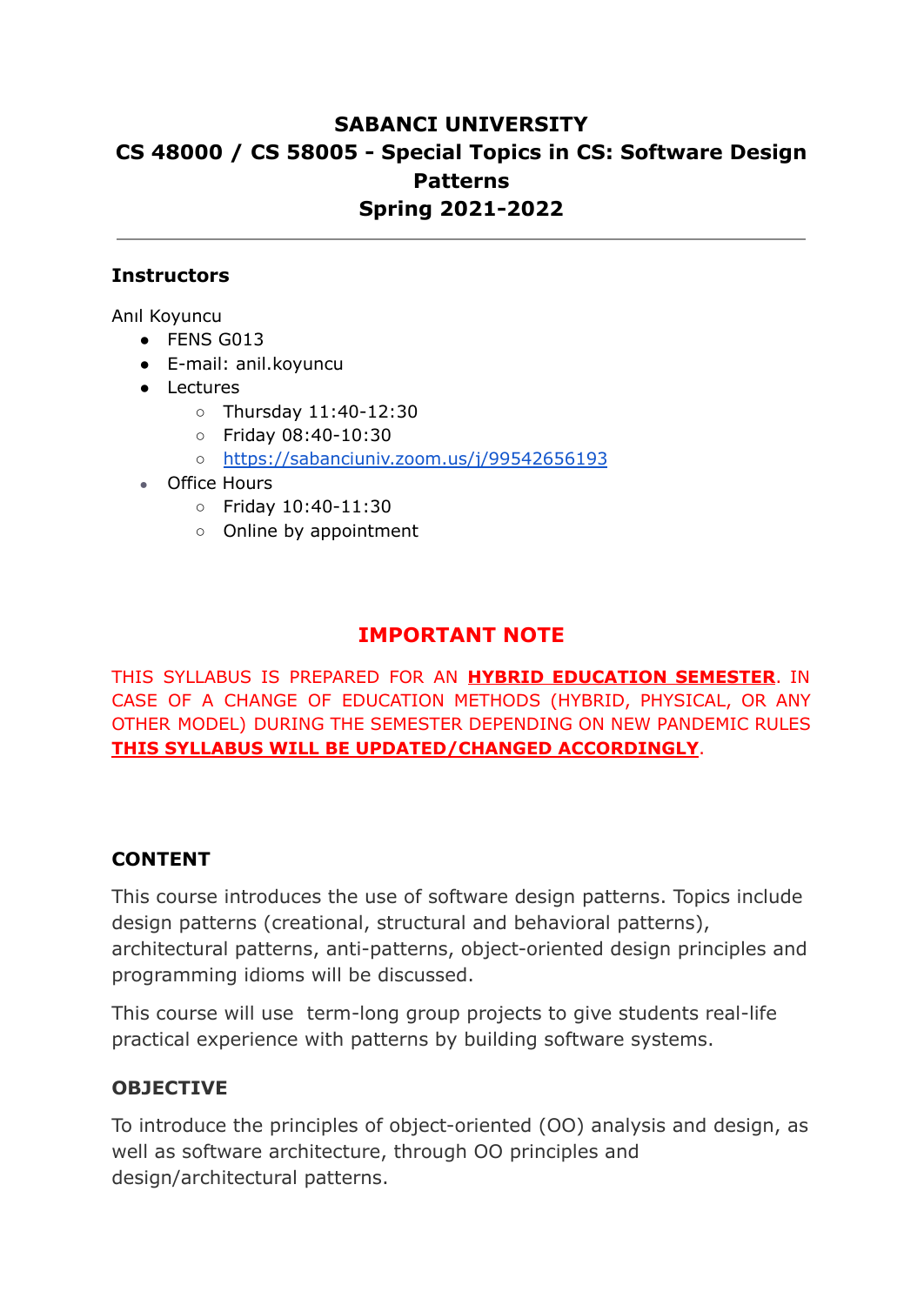To practice the application of object-oriented software development principles through a team project.

To develop teamwork and communication skills through a team project.

## **LEARNING OUTCOMES**

Differentiate an existing architecture or design patterns.

Generate and justify architecture and/or design given a collection of requirements.

Produce and present concise and unambiguous architecture and design descriptions.

Create and implement an architecture and design, refining it into a complete system.

## **Course outline**

OOP mechanism

Object-oriented design principles

Creational design patterns

Behavioral design patterns

Structural design patterns

Architectural design patterns

# **TextBook (Optional)**

Textbook is just for reference, all the necessary materials will be provided with lecture notes.

1- Gamma, Helm, Johnson, and Vlissides. Design Patterns : Elements of Reusable Object-Oriented Software.Addison-Wesley, 1994

2- Head First Design Patterns, 2nd Edition by Eric Freeman, Elisabeth Robson

(https://www.oreilly.com/library/view/head-first-design/9781492077992/  $\lambda$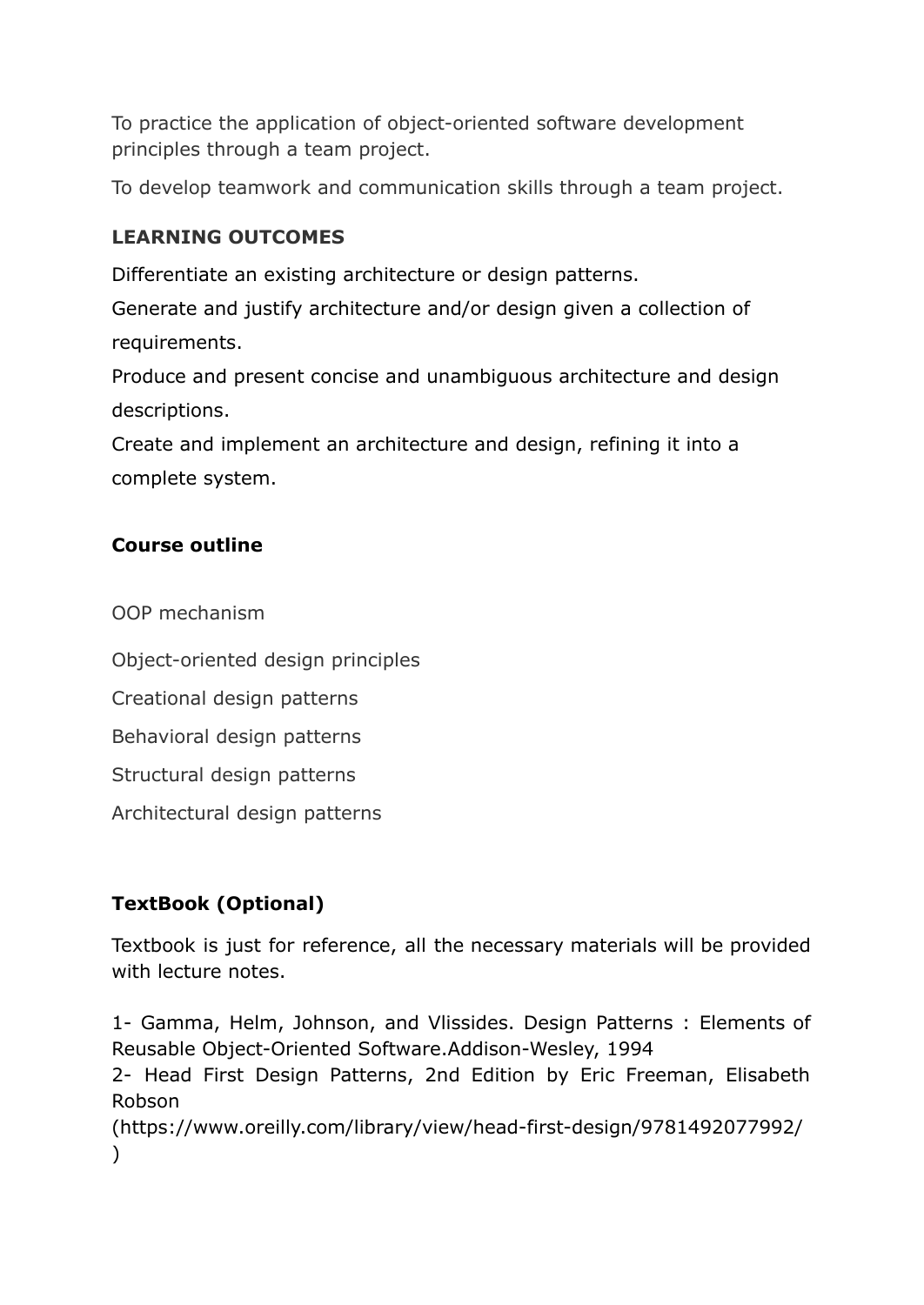## **Tentative Grading (subject to change)**

| Midterm Exam                      | <b>20%</b>      |
|-----------------------------------|-----------------|
| Final Exam                        | 30 <sub>%</sub> |
| Course Project*                   | 50 <sub>%</sub> |
| Quiz & Homework & Participation** | 5%              |

\*Receiving a project score less than 50/100 automatically results in a failing grade.

\*\*Bonus extra grade

### **Course project**

A systematic discovery of patterns from open source project artifacts

#### **Constraints:**

- $\bullet$  3 / 4 person teams
- SCRUM-like methodology
- Issue & Project Tracking
- Version Control
- Feature branches
- Pull requests

### **Course Grading Catalog**

| A  | 100-95 |
|----|--------|
| А- | 94-90  |
| B+ | 89-85  |
| в  | 84-80  |
| B- | 79-75  |
| C+ | 74-70  |
| C  | 69-65  |
| C- | 64-60  |
| D+ | 59-55  |
| D  | 54-50  |
| F  | $50$   |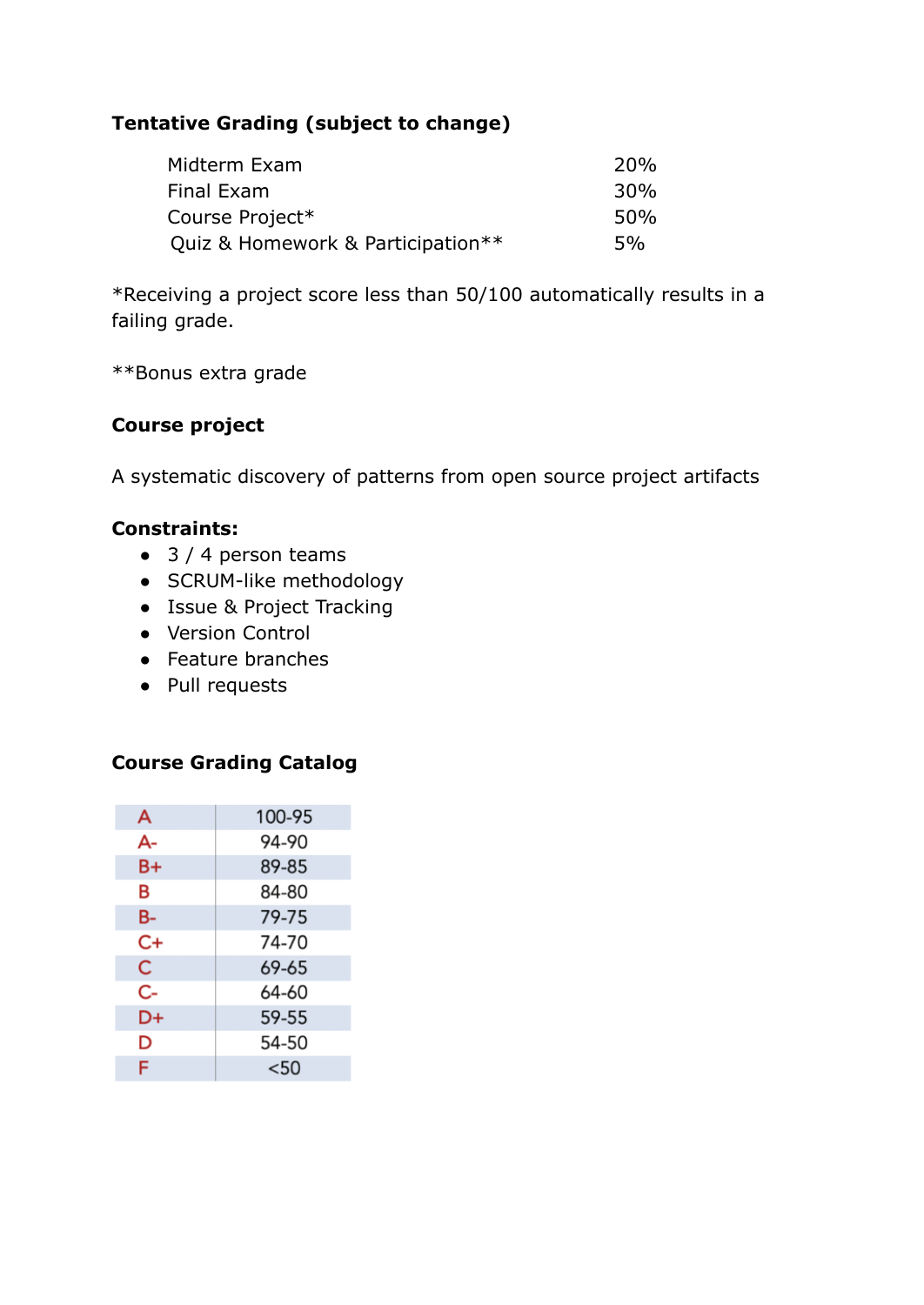## **Exam Policies**

Unless otherwise noted**,** exams are in the classroom, closed books and closed notes; no computing or communication devices are allowed during the exams.

In case of online exams :

- During the exam, the TAs will be proctoring online over Zoom. You'll be assigned to the Zoom session of one of the TAs.
- Each student will also be assigned a personal GoogleMeet link. When the exam begins, the students are supposed to click the provided link and press 'Record Screen'. The TA will join this meeting arbitrarily in order to check whether the recording has started appropriately and the entire screen is shared.
- Note that during the exam, each student must be connected to both Zoom and GoogleMeet links. Once connected, Zoom will be used to share your computer's camera and microphone and GoogleMeet for screen recording.
- Make sure to check that your setup (i.e., webcam, microphone, etc.) function properly before the exam.

In the case of non-compliance with this and other declared exam procedures, your exam will be void.

### **Exam Review Policy**

Students are allowed to review their midterm and final examinations. You can only review your grades based on an appointment with the primary instructor of the course within 7 days after the respective grade is announced.

Grade bargaining will absolutely not be tolerated.

#### **Expectations from Students**

● Students are expected to attend all classes. You must attend the Zoom lectures, recitations, and real-time online exams with your SU email account.